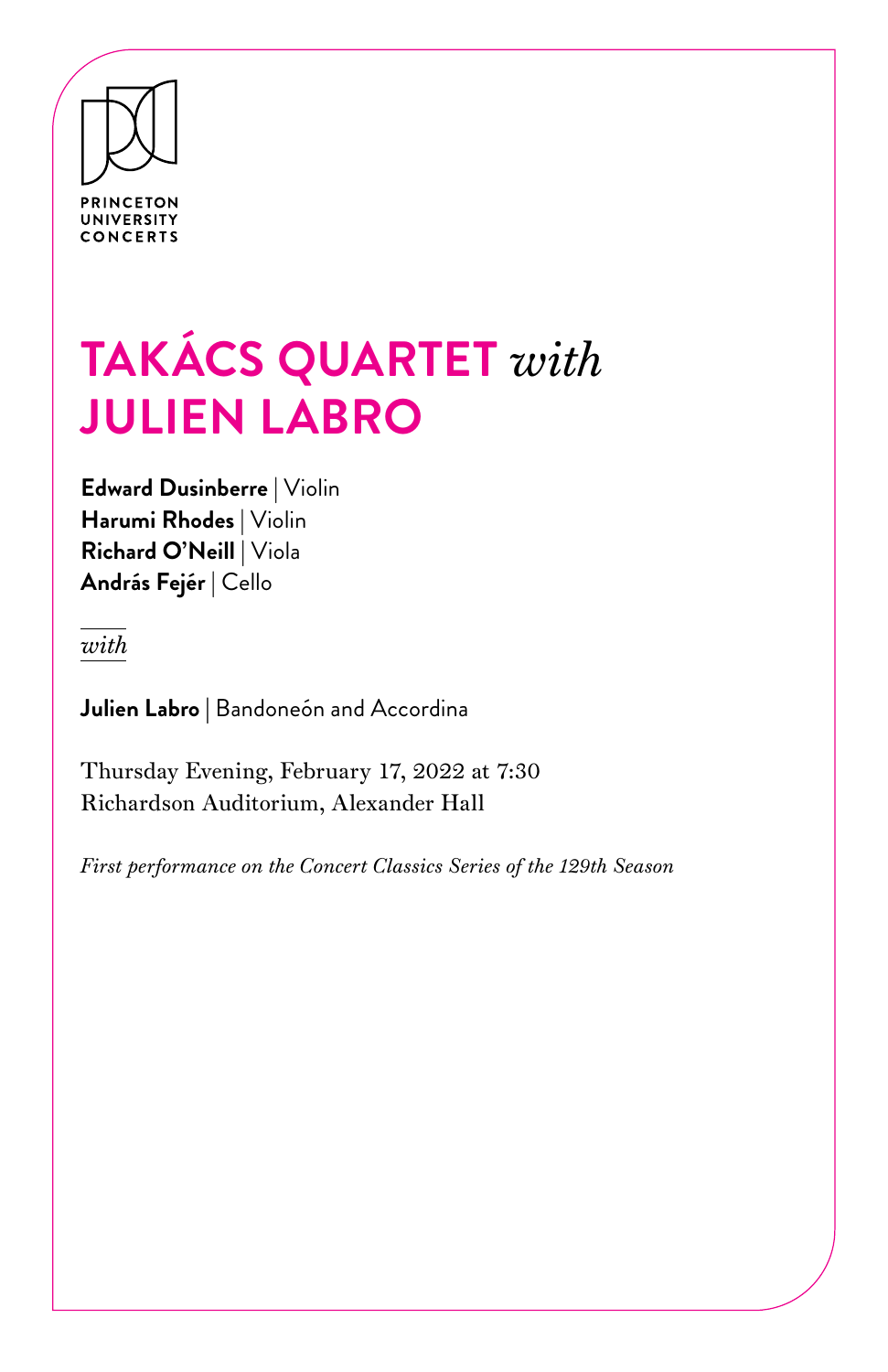# Program

**BRYCE DESSNER**  (b. 1976)

*Circles* (premiere performance)\*

**JULIEN LABRO**  (b. 1980)

Meditation No. 1 (PUC premiere) *Takács Quartet and Julien Labro, bandoneón* 

*Minguito* 

**SALUZZI**  (b. 1935)

**DINO** 

| JOHANN<br>SEBASTIAN<br><b>BACH</b> | Wachet auf, ruft uns die Stimme, BWV 645 |
|------------------------------------|------------------------------------------|
| Arr. Labro                         |                                          |
| (1685–1750)                        |                                          |
|                                    |                                          |

| <b>JULIEN</b> | Astoración                          |
|---------------|-------------------------------------|
| <b>LABRO</b>  | Julien Labro, bandoneón & accordina |
|               |                                     |

String Quartet in F Major Allegro moderato – très doux Assez vif – très rythmé Très lent Vif et agité **MAURICE RAVEL** (1875–1937)

**CLARICE ASSAD**  (b. 1978)

*Clash* (premiere performance)\*

This evening's concert is approximately 70 minutes in duration and is performed without intermission. *\*This premiere performance is a co-commission by Princeton University Concerts and Music Accord.*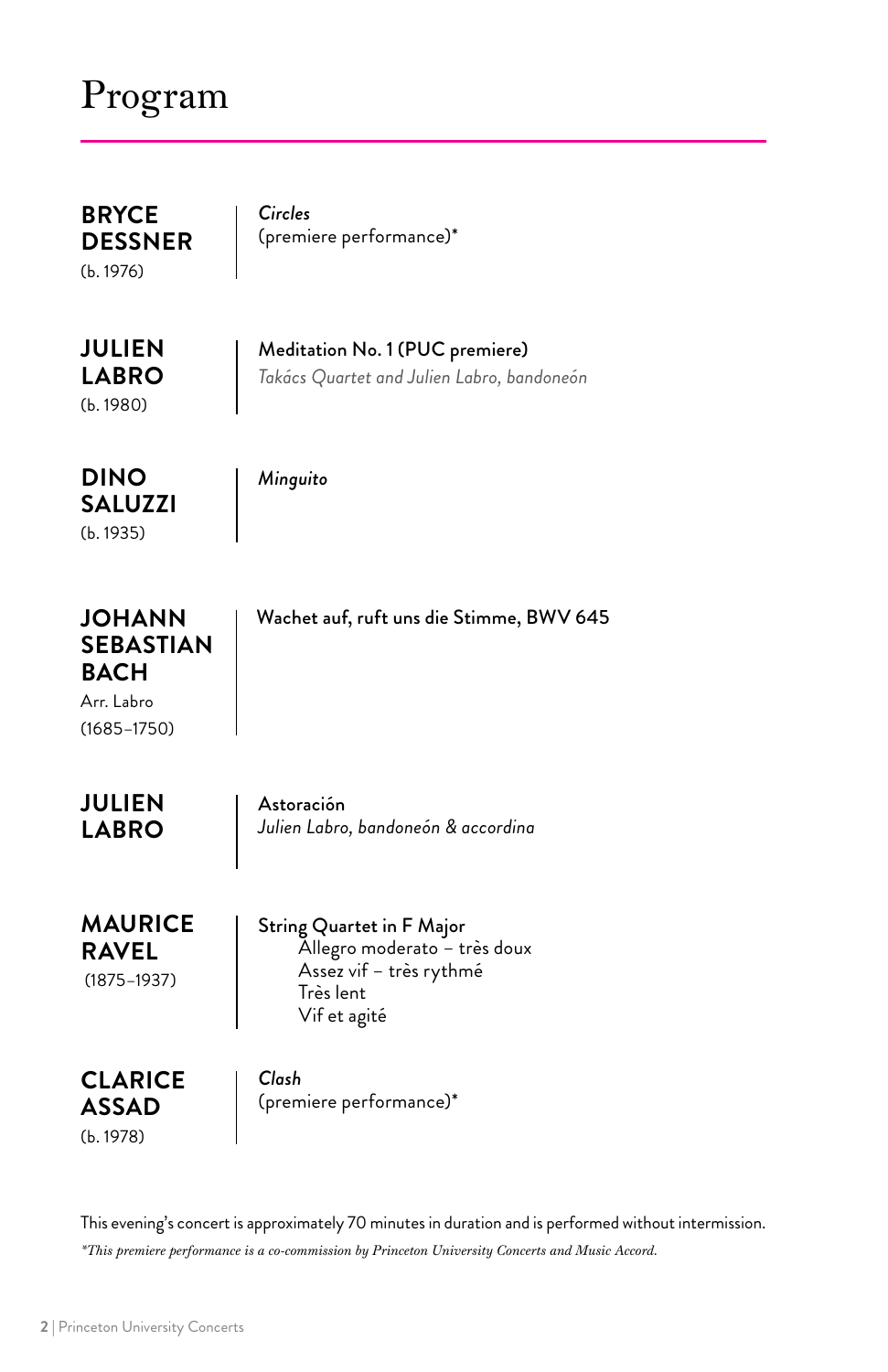

# About the Program

*By Lucy Caplan © 2022 • Program Annotator*

*Lucy Caplan is a Lecturer on History and Literature at Harvard University. In 2016 she received the Rubin Prize for Music Criticism.*

> As a student musician playing in a string quartet, I was once encouraged by a chamber music coach to focus inward. Imagine a column of sound located at the nexus of the four instruments, the coach said. The goal was synthesis: we were each to subsume our individual voices to create a freestanding, self-contained sonic marvel. If this was excellent advice for young musicians, it's also a useful metaphor for thinking about a pattern that often arises in discussions of the history of the string quartet as a musical genre. Such narratives also tend to look inward, to treat the string quartet as a wholly singular form whose smooth, unbroken trajectory can be explained in terms of stylistic innovations which take us from one great composer to the next: Haydn influences Beethoven influences Bartók, and so on.

> But are there other ways to think about the string quartet? What if we looked outward, instead, to the wider environment in which composers live and work? What if we turned that neat column of sound into a loosely structured mosaic, in which each work might pick up on all manner of influences and ideas? This concept can feel intuitive when applied to music by living composers: both Bryce Dessner and Clarice Assad, for instance, describe their work on tonight's program as being shaped by the turbulence and tumult of the past few years. But this shift in perspective also facilitates a different way of thinking about the musical past: one that's less concerned with a narrow set of compositional developments and more interested in how music and musicians move through the world. As such, it raises questions about who is included in the narratives we tell, and who is not; about when cultural exchange morphs into theft; about how global histories can be heard in sound. By taking up these issues, these notes will situate tonight's program in a more expansive context, opening our ears to new ideas.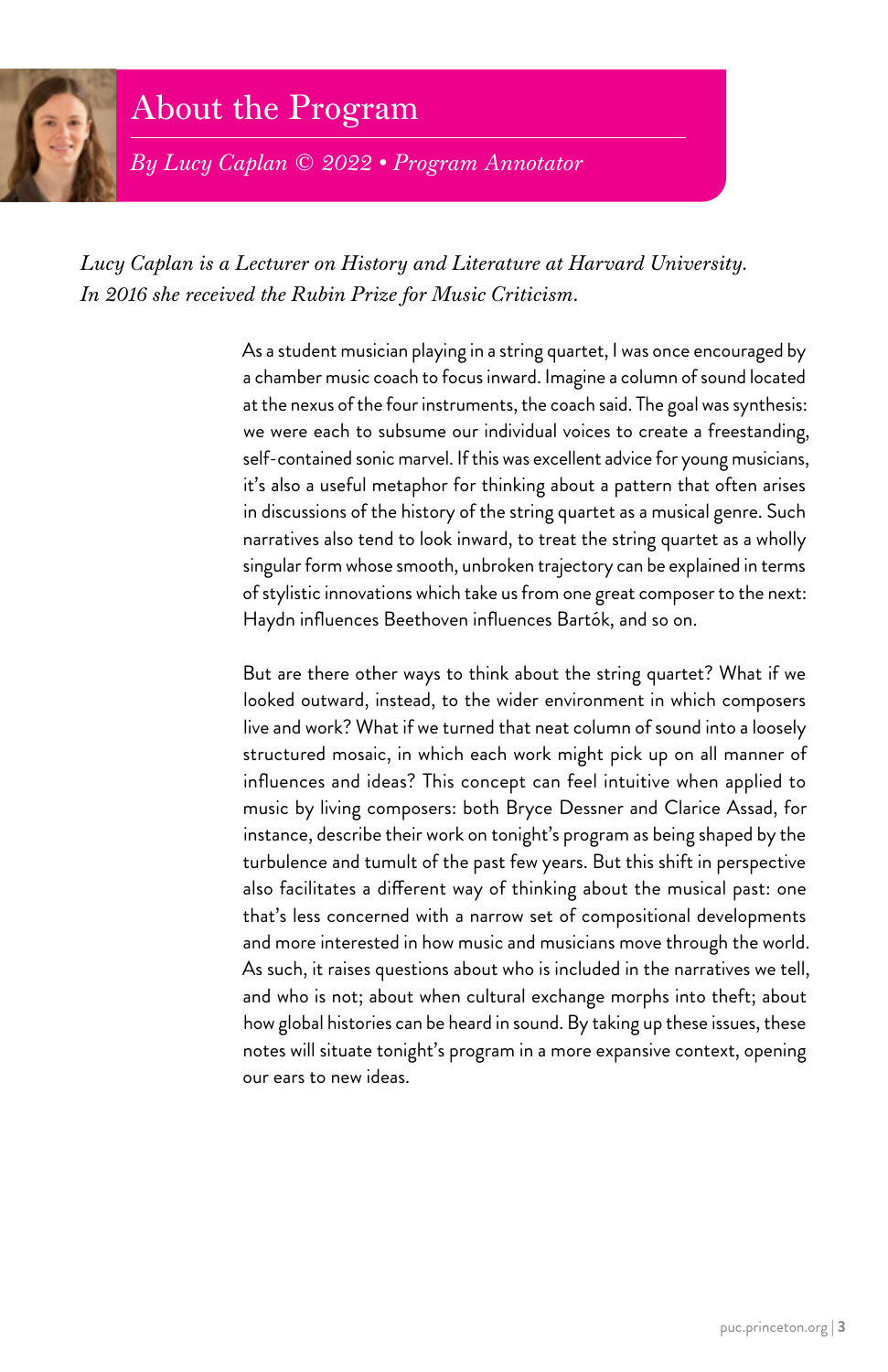#### BRYCE DESSNER

Born April 23, 1976 in Cincinnati, Ohio *Circles* (2021) *PUC premiere: Tonight marks a premiere performance of this piece, co-commissioned by PUC and Music Accord.*

I was fortunate to meet the wonderful bandoneón/accordion player Julien Labro a few years ago while I was composing the music for the Fernando Mereilles film, *The Two Popes*. I wrote a lot of music for Julien to play and was completely blown away in the studio by his exceptional musicianship and virtuosity. He seems to literally be able to do anything. So when the chance to compose for him and the equally wonderful Takács Quartet came, I was very happy to write a new piece.

*Circles* is my composition for their quintet and is a simple idea that I wrote during the many months of lockdown in France due to the global COVID-19 pandemic. This piece was an expression of the creative process slowly starting to turn again, each individual voice searching for a line and searching for one another and eventually falling into a pattern or dance together, which weaves in and out of this collective rhythm and individualist polyphony. This theme of the individual versus the collective voice is something I have been exploring a lot in my work, especially when writing for a soloist. What does it mean to write for the individual, is it not more important than what we have to say as a group  $-$  the voice of many as opposed to the voice of one? And in this case, I have left quite a lot of information out of the score, to encourage the players of the quartet and Julien to find their own expressions and dynamics, to bring their own voice to these skeletal notes.

*—Note by Bryce Dessner*

#### JULIEN LABRO

Born September 17, 1980 in Rodez, France *Meditation No. 1* (2021), PUC premiere

Meditation No. 1 is the first of a series of forthcoming pieces for bandoneón and string quartet that was composed as a way to create a space that allows for escape from the chaos that often envelops us. In dealing with the tumultuous events over the past year, I started a habit of waking up early in the morning and preserving small windows of time for myself before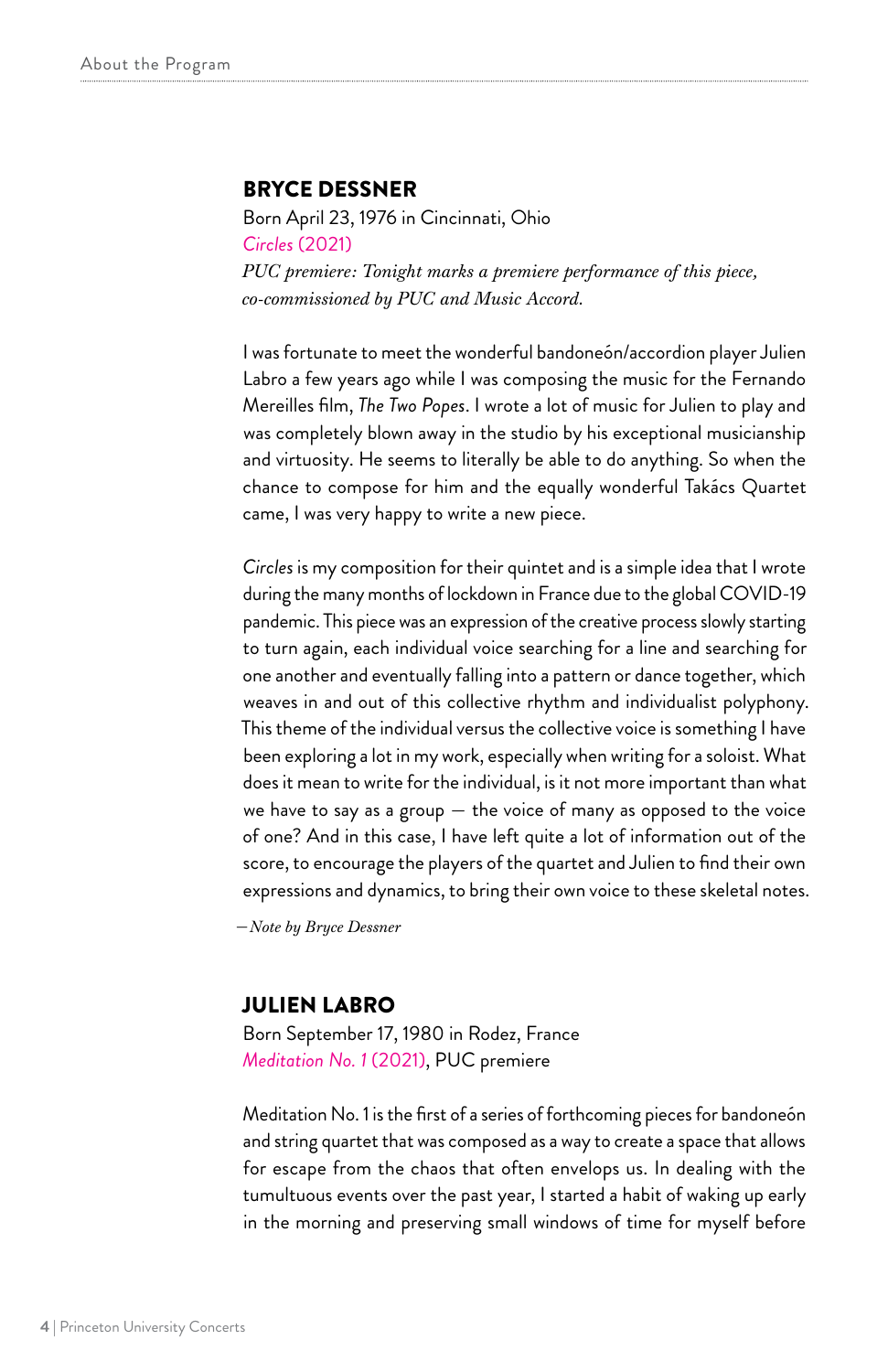allowing the craziness of the world to descend upon me. This series captures and reflects these precious moments in time, without disruptions from news outlets, social media, phones, etcetera, where I was able to escape into an oasis that opened a new window for peace and creativity.

*—Note by Julien Labro*

#### DINO SALUZZI

Born May 20, 1935 in Campo Santo, Argentina *Minguito* (2006), arr. Labro

Written by the acclaimed composer-improviser-bandoneón-player Dino Saluzzi, *Minguito* is named after the comic Argentinian TV character Minguito Tinguitella, played by the actor Juan Carlos Altavista. As this reference might suggest, Saluzzi's points of reference extend far beyond the classical-music canon. He has characterized his early musical education as one deeply shaped by his environment. Growing up in a small village in northern Argentina, he learned about music primarily from his family: "There weren't books, or schools, or radio — nothing," he recalled. "Nevertheless, my father was able to transmit a musical education to me; music that, later, when I was studying, I realized that I already knew—not from the point of view of reason or rationality, but rather in a different way." His later career included collaborations and interactions with musicians working across genres, from the essential Tango Nuevo figure Astor Piazzolla to jazz, classical, and folk artists.

*Minguito* reflects these broad influences. The string quartet morphs into a tango ensemble in the piece's opening moments, as the dancing rhythms of the bandoneón melt into the cello's resonant pizzicato bass line. Out of these smoky timbres, gentle flashes of major-key sunshine emerge, enveloping the listener in warmth. Later on, individual instruments rise up for virtuosic solo turns, then melt back into the collective texture. The result is playful, romantic, and quietly unpredictable: a roving exploration of these instruments' singular and shared sounds.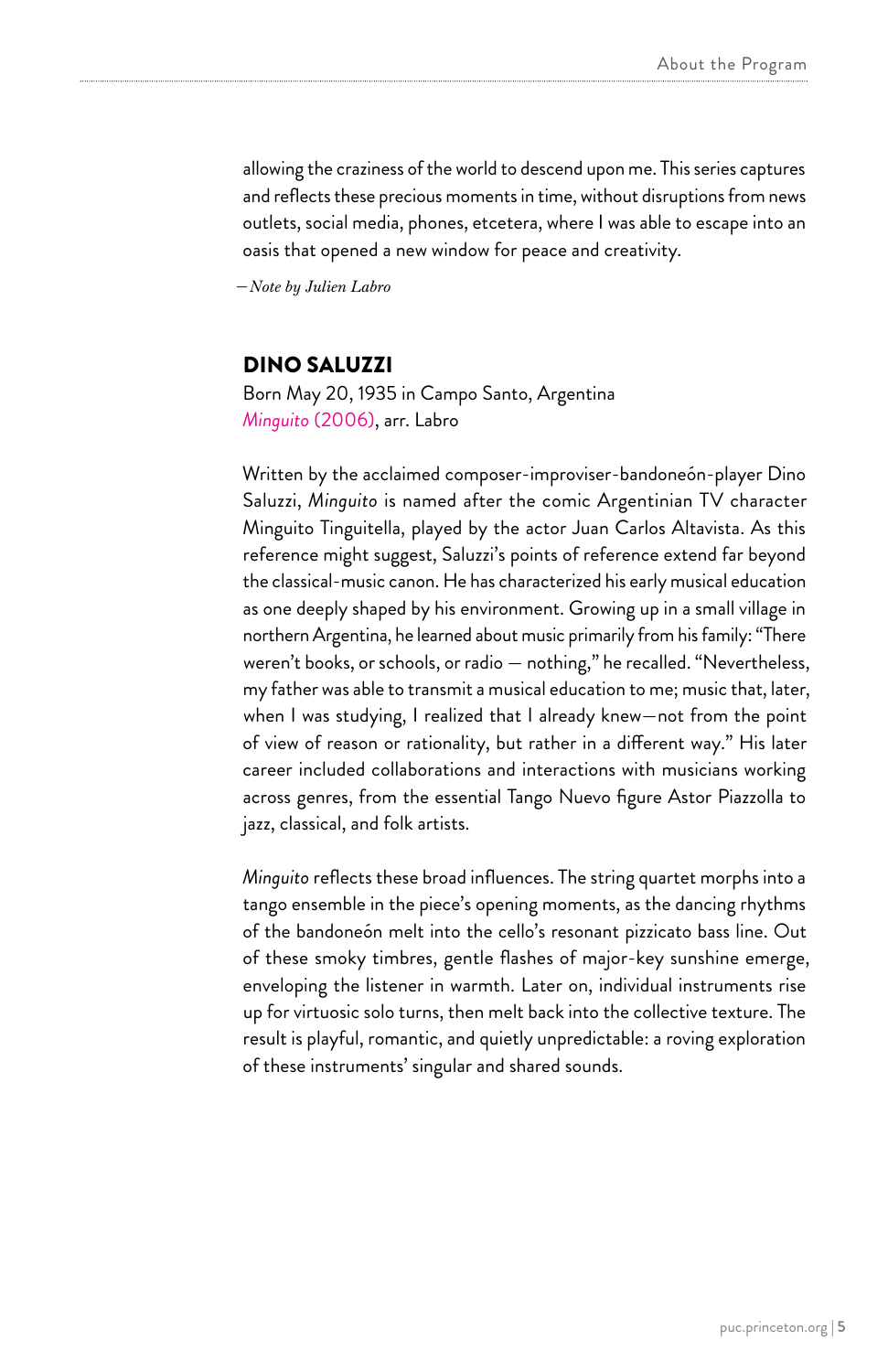#### JOHANN SEBASTIAN BACH

Born March 21, 1685 in Eisenach, Germany, Died July 28, 1750 in Leipzig *"Wachet auf, ruft uns die Stimme,"* BWV 645 (1731), arr. Labro

In the 1840s, a Rheinland merchant named Heinrich Band began to distribute a newly manufactured instrument: a large concertina, similar to a diatonic button accordion. Band was a savvy marketer, and he promoted the new instrument by publishing sheet music and enlisting his family members to teach lessons and open shops where it could be purchased. Within a decade, it had become so popular that it surpassed the concertina as the preferred instrument for performances in church. By the 1880s, German immigrants had begun to bring the instrument across the Atlantic with them to Argentina. And so Heinrich Band's eponymous Bandonion became the Argentine *bandoneón*, now essential to tango and other Argentine musical traditions.

Despite – or perhaps because of – the bandoneón's cross-cultural, genrespanning history, the question of its suitability for Bach's music has rankled some purists. "Should Accordionists Play Bach?" asked an author in a 1949 issue of *Accordion World*. While admitting that many felt the accordionist "should leave the music of Bach and the other great masters strictly alone," the writer ultimately argued that "the accordionist who shuns Bach is either not well acquainted with this music or does not appreciate the true possibilities of his instrument." Those possibilities are on full display here, as the instrument returns to its German roots in this arrangement of Bach's well-known "Wachet auf." Based on a Lutheran hymn by Philipp Nicolai, the chorale is both vast in scale and intricate in textural detail. Vibrant with energy, structurally complex, and perpetually on the move, it nevertheless evokes a serene mood: a sort of peaceful, glittering grandeur.

#### JULIEN LABRO

*Astoración* (2021), PUC premiere

*Astoración* is an imagined duet and conversation with Nuevo Tango master Astor Piazzolla. I discovered his music at age 12 and it changed my life. It enlightened me that music was not only about written notes on a page but a means of expression. His passionate music moved me like none other and he became one of my biggest inspirations. I always dreamt that perhaps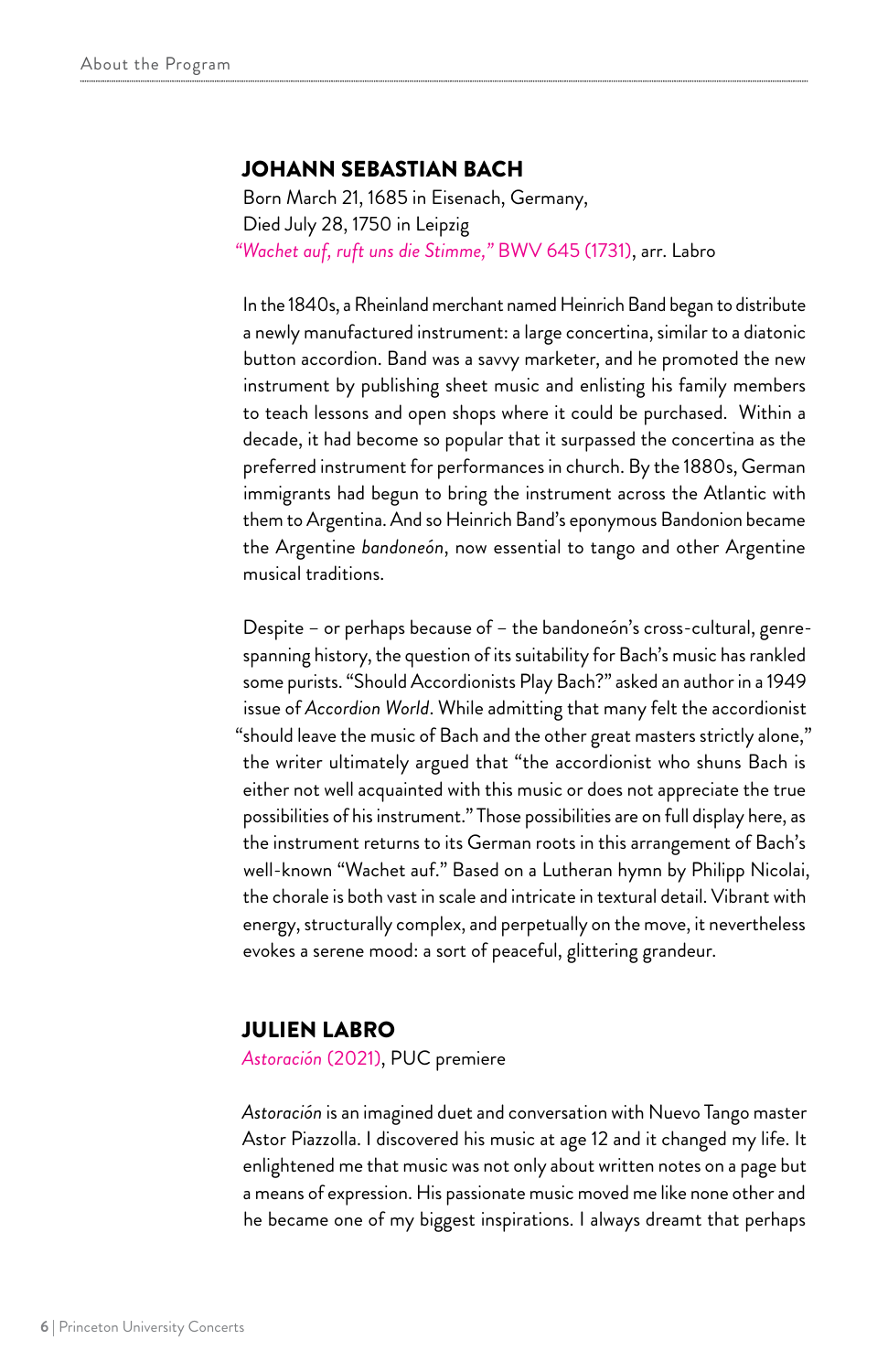one day I could thank him in person, but fate decided otherwise as Piazzolla passed away in July 1992, the same month and year I discovered his music.

*—Note by Julien Labro*

### MAURICE RAVEL

Born March 7, 1875 in Ciboure, Basses-Pyrénées, France Died December 28, 1937 in Paris String Quartet in F Major (1903)

Maurice Ravel was only fourteen years old at the time of the 1889 Exposition Universelle in Paris, a spectacular world's fair that brought tens of millions of visitors to the city (and was the occasion for the construction of the Eiffel Tower). Located in the colonial metropole, the fair also introduced visitors to music and culture from around the world – often in a manner which exoticized and demeaned colonized peoples and other non-European groups. Colonial subjects were displayed in "living exhibits," a cluster of constructed villages which misrepresented their cultures as primitive, unsophisticated, and culturally inferior to Europeans. One especially popular exhibit featured Javanese people living under Dutch colonial rule, including a group of dancers accompanied by musicians playing in a gamelan ensemble.

This music had a profound influence on Ravel, Debussy, and other young French composers. Does the exploitative context in which they first encountered it matter to how we listen? This is a tricky question, particularly when it comes to works like Ravel's String Quartet, which do not make direct allusions to "exotic" peoples or musical traditions. At the very least, this context might prompt us to consider how what's often described as the quintessentially "French" sound of these composers' music is related to the colonial context of its creation. Composed in Paris, where Ravel was at the time auditing Gabriel Fauré's composition class at the Conservatoire, the quartet delights in sonic variety. The first movement begins with a gentle sweetness, floats from theme to theme, and fades away toward ethereal stillness. The mood brightens in the second movement, whose vibrant pizzicato theme gives way to high trills and tremolos; the movement's astonishing middle section is slow and searching, a glimpse into an utterly different world. A roaming sensibility pervades the third movement, which moves freely across tempi and textures. After such wandering, the fourth movement feels like a homecoming: energy bubbles up in repeated patterns, echoes of moments earlier in the quartet, and a sense of collective joy.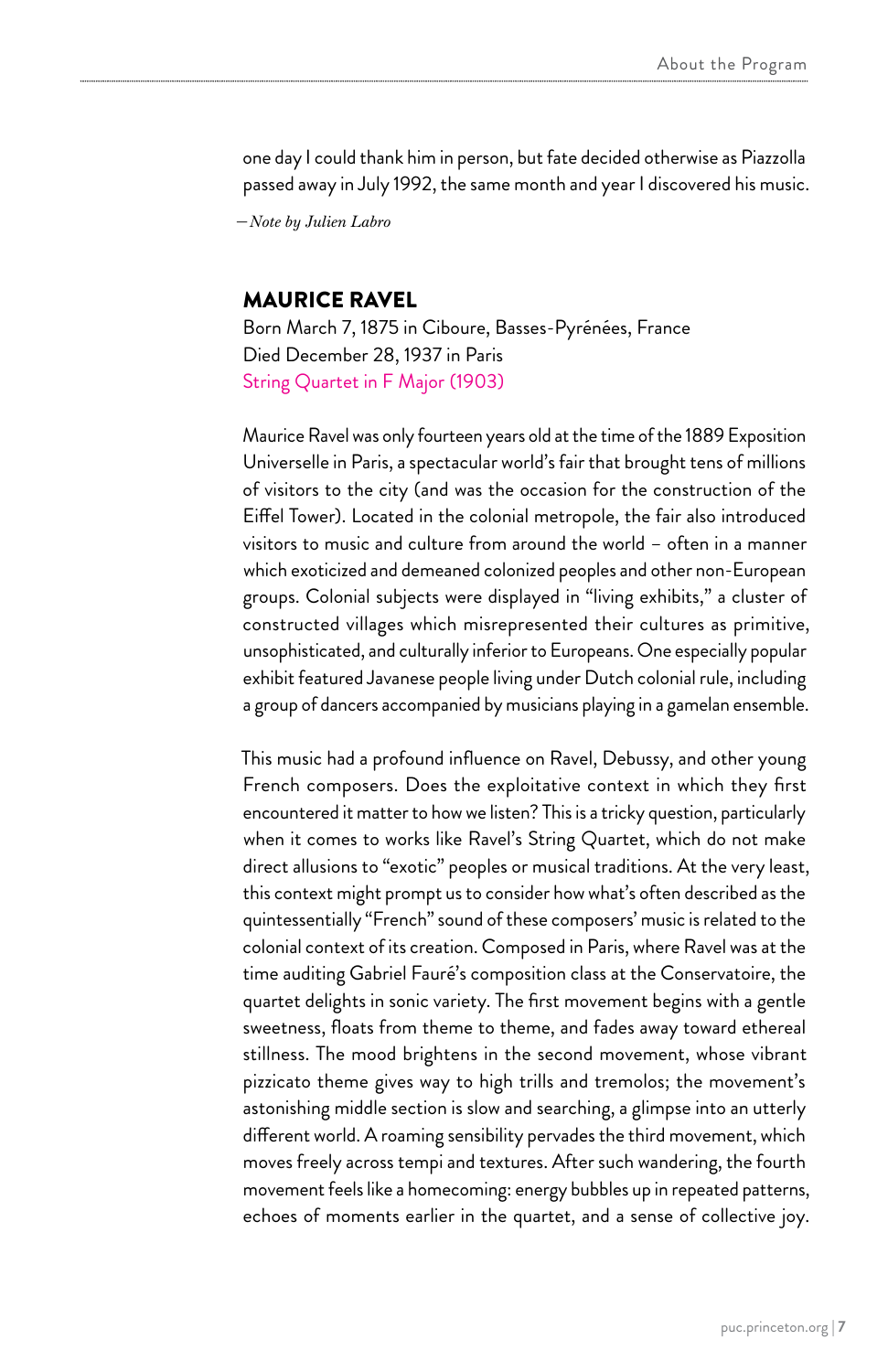One wonders how the Javanese visitors at the fair might have reacted to this music if the tables were turned; what might they have heard that was both exotic and familiar in Ravel's sonic world?

#### CLARICE ASSAD

Born February 9, 1978 in Rio de Janeiro, Brazil *Clash* (2021) *PUC premiere: Tonight marks a premiere performance of this piece, co-commissioned by PUC and Music Accord.* 

I modeled the composition on imaginary friction between two human beings, basing much of the musical material and phrasing in human speech and predictability on human behavior, such as behavioral matching and contrast. Emotions influence language, and as listeners, we react to the speaker's emotional state, later adapting our behavior depending on what emotions the speaker transmits. On one side we have a person who argues, throws violent insults, interrupts, and yells — and on the other side; another who either retaliates or retreats, appeals to guilt, pleads, and indulges in oversentimentalism. These are constant themes in this work.

Episodic in nature, *Clash* gravitates towards tension more than understanding, though such moments happen periodically, as, for every conflict, there must be a resolution. Moments of peace and agreement in this work are musical passages of a quasi-diplomatic character; they act either as neutral or pleading intercessors between escalating clashes of willfulness and stubbornness.

I wrote *Clash* between 2020 and 2021, a turbulent period for many, brought by a world health crisis, social distancing, the collapse of the economy, riots, and political turmoil — stressful occurrences with one central theme at its core: Conflict. This piece explores states of discord such as struggle, disagreement, dispute, and division.

The music travels through obvious fiery passages of dissonance versus consonance and tackles indirect moments of discordance: the idea of not being heard while speaking; bursts of anger forcefully making the other party either retaliate or retreat.

*–Note by Clarice Assad*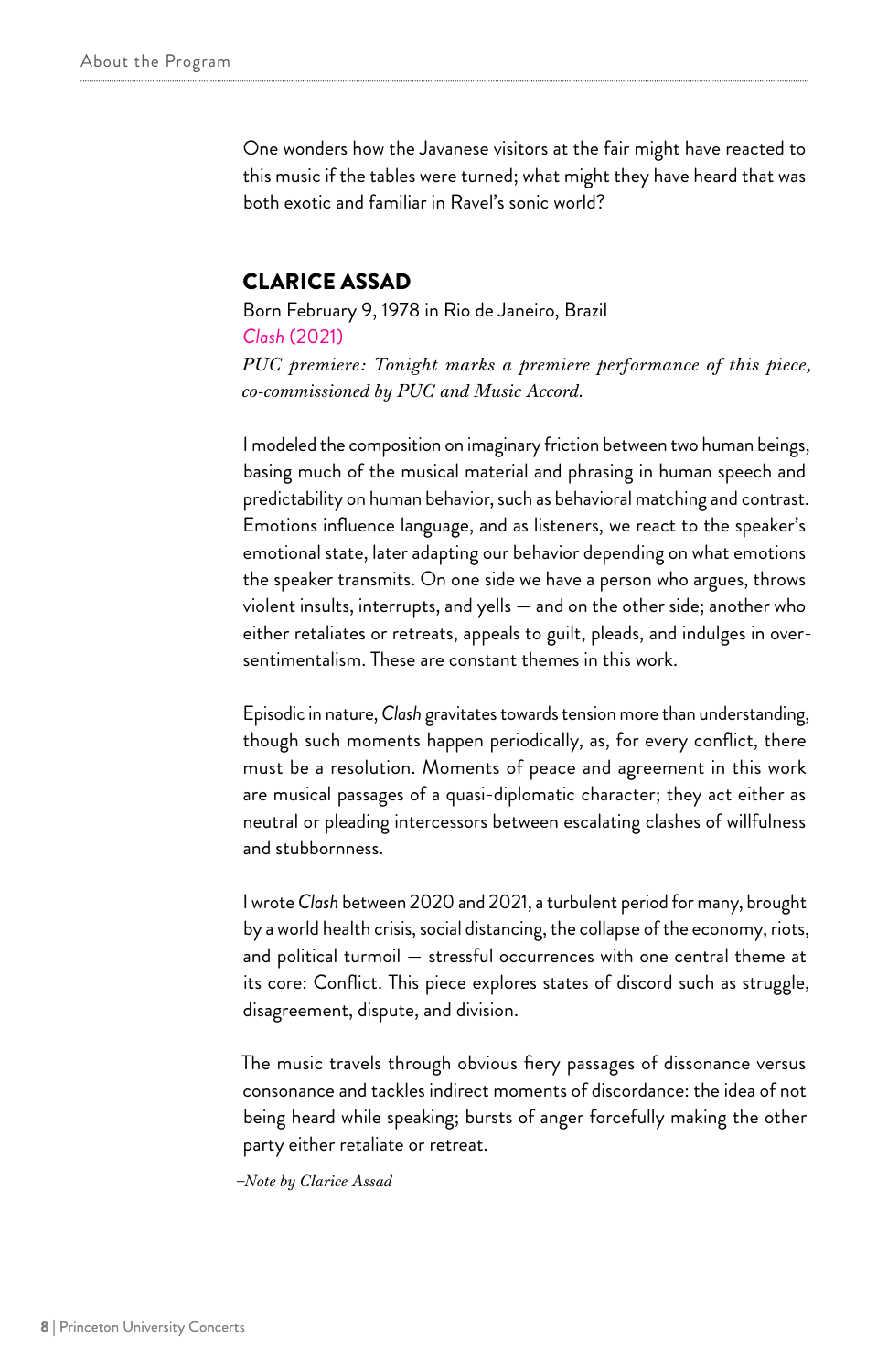# About *the* Artists



# TAKÁCS STRING QUARTET

Recent winners of the Gramophone Classical Music Awards 2021 Chamber category, the world-renowned **Takács Quartet** is now entering its 47th season. Edward Dusinberre, Harumi Rhodes (violins), Richard O'Neill (viola), and András Fejér (cello) are excited to bring to fruition several innovative projects for the 2021–22 season. With bandoneón/ accordion virtuoso Julien Labro, the group will perform new works composed for them by Clarice Assad and Bryce Dessner throughout the US. This season also marks the world premiere of a new quartet written for the Takács by Stephen Hough, *Les Six Rencontres*. The Takács will record this extraordinary work for Hyperion Records, in combination with quartets by Ravel and Dutilleux.

During the last year, the Takács marked the arrival of Grammy Award-winning violist Richard O'Neill by making two new recordings for Hyperion. Quartets by Fanny Mendelssohn Hensel and Felix Mendelssohn will be released in fall 2021, followed in 2022 by a disc of Haydn's Opp. 42, 77, and 103.

The Takács Quartet continues its role in 2021–22 as Associate Artists at London's Wigmore Hall, performing four concerts there this season. In addition to many concerts in the UK, the ensemble will play at prestigious European venues including the Paris Philharmonie, Berlin Konzerthaus, and Teatro Della Pergola, Florence. The Takács will perform throughout North America, including concerts in New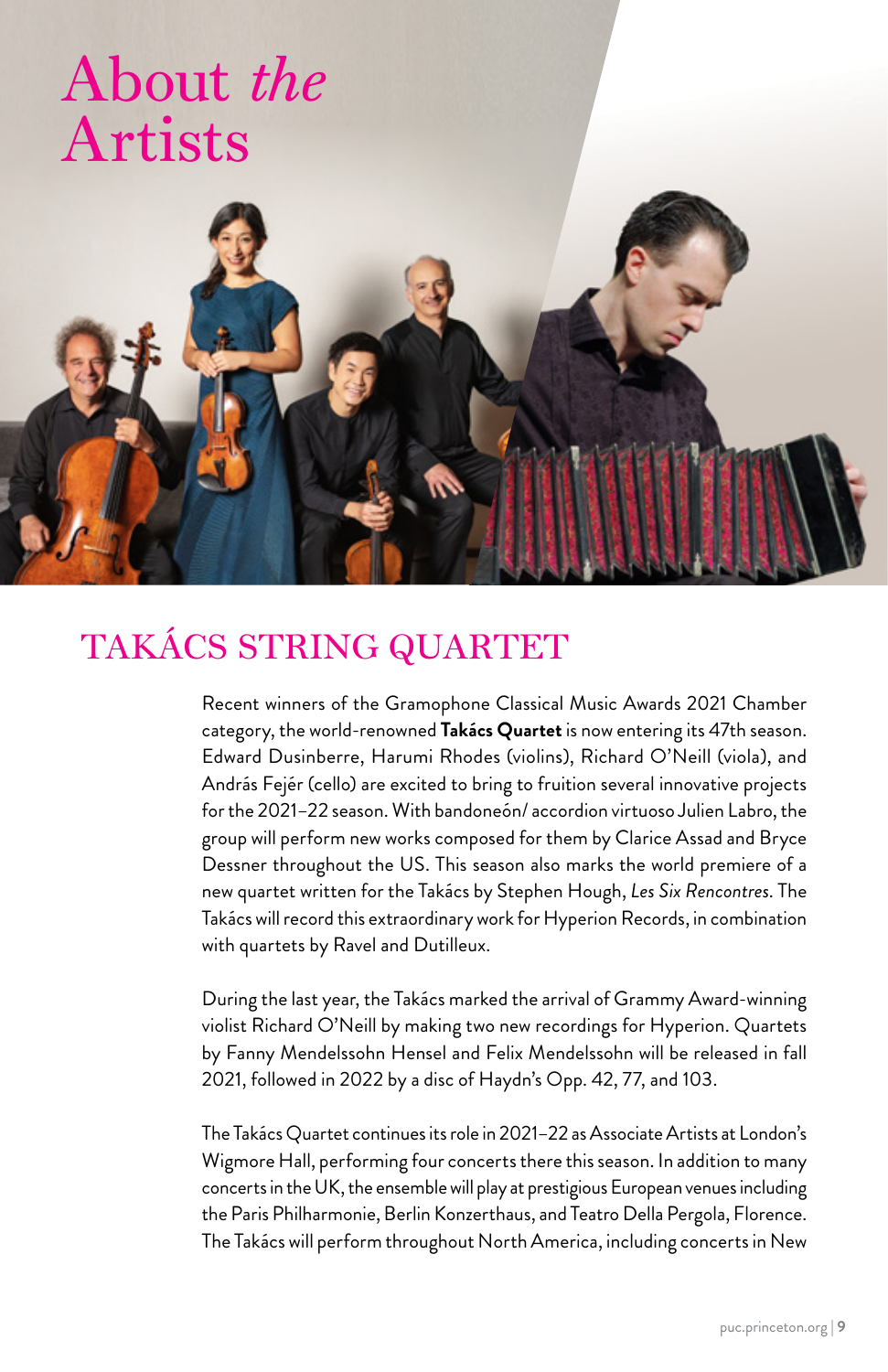York, Boston, Washington DC, Princeton, Ann Arbor, Berkeley, San Francisco, Philadelphia,Vancouver, Los Angeles, Atlanta, Cleveland, and Portland.

In June 2020 the Takács Quartet was featured in the BBC television series *Being Beethoven*. The ensemble's 2019 recording for Hyperion of piano quintets by Amy Beach and Elgar with pianist Garrick Ohlsson won a Presto "Classical Recording of the Year."

In 2014 the Takács became the first string quartet to be awarded the Wigmore Hall Medal. The Medal, inaugurated in 2007, recognizes major international artists who have a strong association with the Hall. Recipients include András Schiff, Thomas Quasthoff, Menahem Pressler, and Dame Felicity Lott. In 2012, Gramophone announced that the Takács was the first string quartet to be inducted into its "Hall of Fame," along with such legendary artists as Jascha Heifetz, Leonard Bernstein, and Dame Janet Baker. The ensemble also won the 2011 Award for Chamber Music and Song presented by the Royal Philharmonic Society in London.

Based in Boulder at the University of Colorado, the members of the Takács Quartet are Christoffersen Faculty Fellows. The Quartet has helped to develop a string program with a special emphasis on chamber music, where students work in a nurturing environment designed to help them develop their artistry. Through the university, two of the Quartet's members benefit from the generous loan of instruments from the Drake Instrument Foundation. The members of the Takács are on the faculty at the Music Academy of the West in Santa Barbara, where they run an intensive summer string quartet seminar, and Visiting Fellows at the Guildhall School of Music, London.

### JULIEN LABRO

Heralded as "the next accordion star" by Howard Reich of the *Chicago Tribune*, **Julien Labro** (bandoneón, accordina, and composer) has established himself as one of the foremost accordion and bandoneón players in both the classical and jazz genres. Mr. Labro is deemed "a triple threat: brilliant technician, poetic melodist, and cunning arranger," and his artistry, virtuosity, and creativity as a musician, composer, and arranger have earned him international acclaim and continue to astonish audiences worldwide.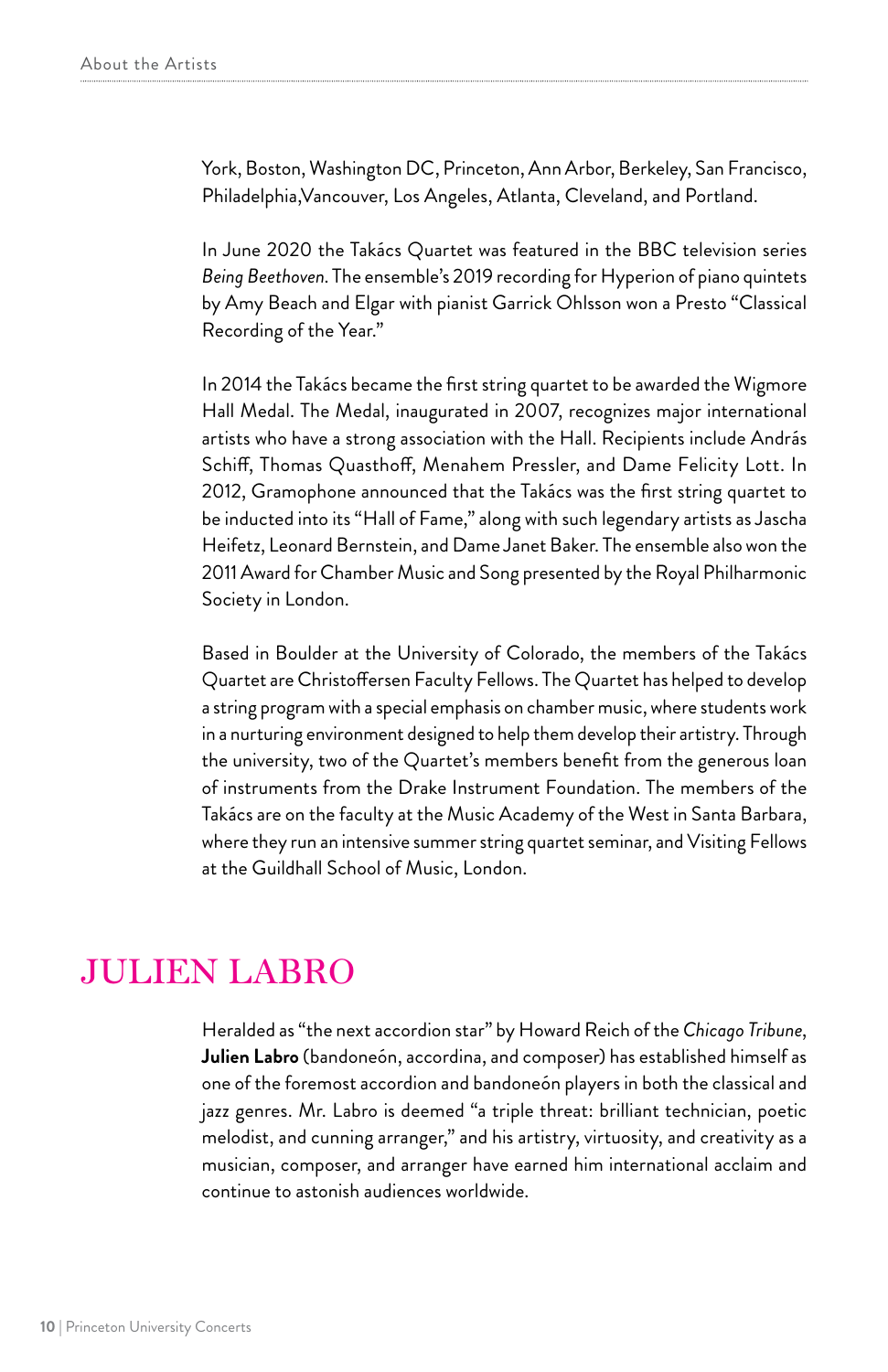Born in France, Mr. Labro was influenced early on by traditional folk music and the melodic, lyrical quality of the French chanson. Upon discovering the music of jazz legends, he quickly became inspired by the originality, freedom, creativity, and the endless possibilities of their musical language. After graduating from the Marseille Conservatory of Music, Mr. Labro began winning international awards including the Coupe Mondiale, the Castelfidardo Competitions, and many others. In 1998, Mr. Labro moved to the US, where he further pursued his musical dream. Equipped with advanced degrees in classical music, jazz studies, and composition, he draws from his diverse academic background and eclectic musical influences as he searches for new themes and untried concepts, transforming and developing his creative ideas into new projects.

Mr. Labro has collaborated with numerous symphony orchestras and chamber ensembles, often playing the dual roles of solo artist as well as composer/ arranger. These include the conductorless Boston-based chamber orchestra A Far Cry, Spektral Quartet, Arneis Quartet, Ensemble Vivant of Toronto, and Curtis On Tour from the Curtis Institute of Music faculty of Philadelphia. He has been a guest soloist with numerous symphonies such as the Detroit Symphony Orchestra, Orchestra of St Luke's, New World Symphony, the Hartford Symphony, the Arkansas Symphony, the Grand Rapids Symphony, the Cape Cod Symphony, the Cleveland Pops Orchestra, the Lebanese Philharmonic Orchestra, and the Qatar Philharmonic Orchestra.

He has written for numerous ensembles, from quartets to full symphony orchestras. He has premiered works by Pulitzer Prize-winning composer Du Yun, Bryce Dessner, Angélica Negrón, Clarice Assad, Ethan Iverson, and Avner Dorman. He has collaborated with Cassandra Wilson, Maria Schneider, Anat Cohen, João Donato, Marcel Khalife, Paquito D'Rivera, Pablo Ziegler, Uri Caine, Miguel Zenón, James Carter, John Clayton, and guitarists Larry Coryell, Tommy Emmanuel, and John and Bucky Pizzarelli.

After a busy summer touring the US performing at the Strings Music Festival, Gretna Music, the Vail Jazz Festival, and premiering his latest orchestral work *The Django Fantasy* at the Berks Jazz Festival, Mr. Labro opened the 2021-22 season performing with the Maria Schneider Orchestra at the DC Jazz Festival. In the fall and spring of 2022, he will zigzag the US with the world-renowned Takács Quartet performing new works written for them by Clarice Assad and Bryce Dessner. In his free time, Mr. Labro is working on composing a new bandoneón concerto that will be a sequel to his accordion concerto *Apricity*. For more information, please visit *www.julienlabro.com*.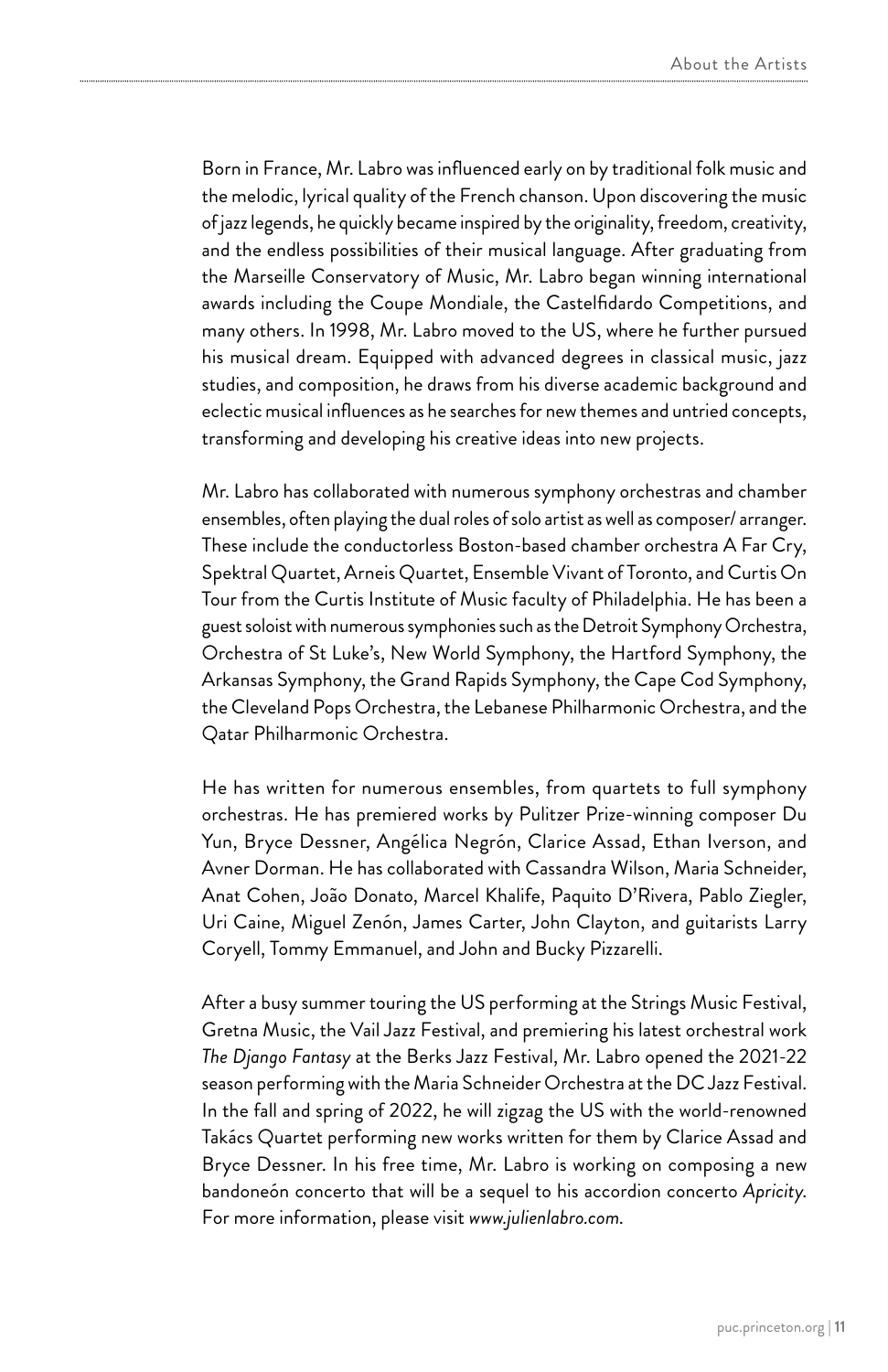## BRYCE DESSNER

**Bryce Dessner** (composer) is an American composer and guitarist based in Paris, and a member of the rock band The National. Mr. Dessner's orchestral, chamber, and vocal compositions have been commissioned by the Los Angeles Philharmonic, Ensemble Intercontemporain, Metropolitan Museum of Art (for the New York Philharmonic), Kronos Quartet, Carnegie Hall, BAM Next Wave Festival, Barbican Centre, Edinburgh International Festival, Sounds From A Safe Harbour Festival, Cork City, County Cork Ireland, Sydney Festival, eighth blackbird, Sō Percussion, New York City Ballet, UMS (Ann Arbor), and Music Accord. His work *Murder Ballades*, featured on eighth blackbird's album Filament — an album he also produced and performs on —won the 2016 Grammy Award for "Best Small Ensemble Performance." Mr. Dessner has collaborated with artists such as Philip Glass, Steve Reich, Paul Simon, Sufjan Stevens, Nico Muhly, Jonny Greenwood, Ryuichi Sakamoto, Alejandro González Iñárritu, Justin Peck, Ragnar Kjartansson, Katia and Marielle Labeque, Fernando Mereilles, and Taylor Swift. Mr. Dessner is the founder of the MusicNOW Festival, co- founder of Copenhagen's HAVEN festival, and co-curates the festival Sounds From a Safe Harbour. He is a founding member of the improvisatory instrumental group Clogs and co-founder of Brassland Records. In 2018 he was named one of eight creative and artistic partners for San Francisco Symphony Orchestra, as part of incoming music director Esa-Pekka Salonen's new leadership model for the orchestra from 2020. He has a master's degree in music from Yale University.

## CLARICE ASSAD

Born in Rio de Janiero, **Clarice Assad** (composer) has lived in Brazil, France, and the US. She is fluent in Portuguese, French, and English, and sings in all three languages, as well as Spanish and Italian. One of the most widely performed Brazilian concert music composers of her generation, she is the recipient of numerous honors and awards, including an Aaron Copland Award, several ASCAP awards in composition, a Morton Gould Young Composer Award, the Van Lier Fellowship, the Franklin Honor Society Award, the Samuel Ostrowsky Humanities Award, the New Music Alive Partnership program by the League of American Orchestras, and a McKnight Visiting Composer Award. Ms. Assad holds a BM from Roosevelt University in Chicago, Illinois, and a MM from the University of Michigan School of Music, Theatre & Dance, where she studied with Michael Daugherty, Susan Botti, and Evan Chambers.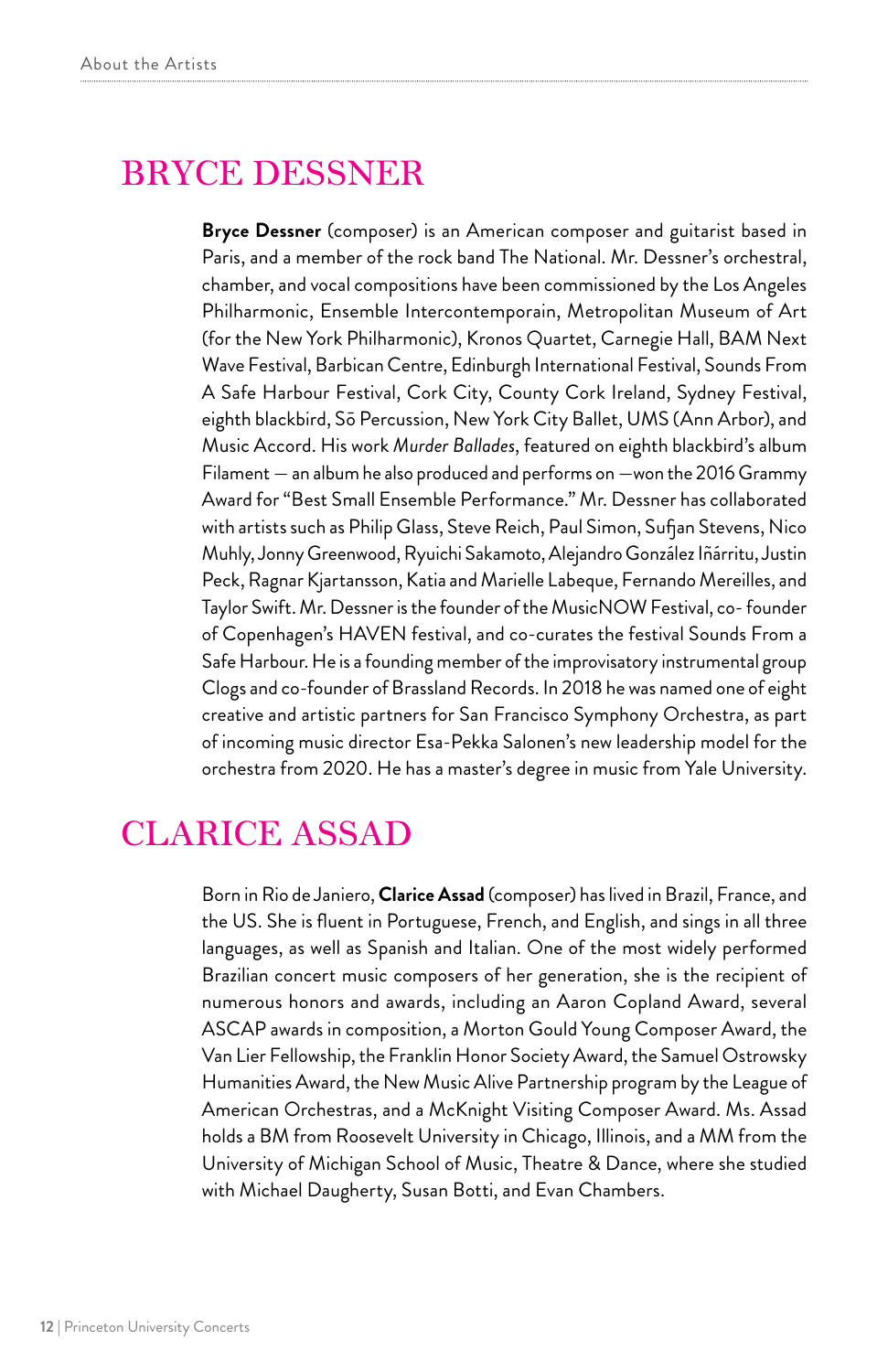### MUSIC ACCORD

Comprised of top classical music presenting organizations throughout the US, **Music Accord** (www.musicaccord.org) is a consortium that commissions new works in the chamber music, instrumental recital, and song genres. The consortium's goal is to create a significant number of new works and to ensure presentation of these works in venues throughout this country and, if the occasion arises, internationally. Music Accord awards commissions principally to performers who are US citizens or reside in the US and assists these performers in selecting composers who are US citizens or who reside in the US. Member organizations include Boston Symphony Orchestra/ Tanglewood, Celebrity Series of Boston, Center for the Performing Arts at Penn State, The Chamber Music Society of Lincoln Center, Hancher Auditorium/The University of Iowa, Kennedy Center for the Performing Arts, Krannert Center for the Performing Arts, Middlebury Performing Arts Series, Princeton University Concerts, San Francisco Performances, and the University Musical Society/University of Michigan.

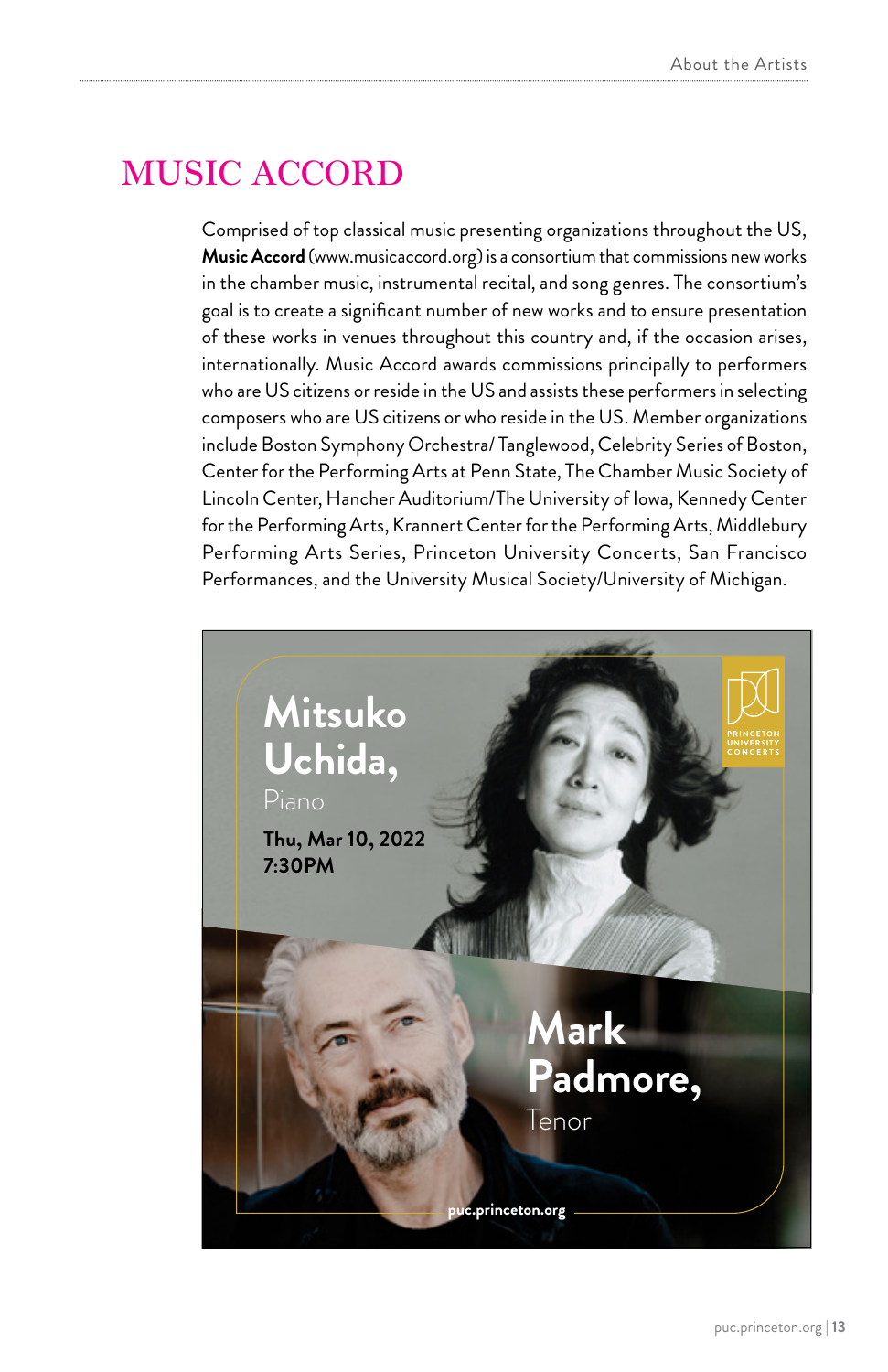# SUPPORT US

Supporting Princeton University Concerts is critical to our future. Ticket sales cover less than half of the cost of presenting the very best in world-class music. Remaining funds come, in part, from our generous endowment, left to PUC by the Ladies' Musical Committee in 1929. We remain eternally grateful for the support of the Philena Fobes Fine Memorial Fund and the Jesse Peabody Frothingham Fund.

Other support comes from donors like you. We are grateful to the individuals whose support at all levels ensures that musical performance remains a vital part of Princeton, the community, and the region.

**If you wish to make a donation to Princeton University Concerts,** please call us at 609-258- 2800, visit princetonuniversityconcerts.org, or send a check payable to Princeton University Concerts to: Princeton University Concerts, Woolworth Center, Princeton, NJ 08544.

## THANK YOU!

We are deeply grateful for all of the support we have received and thank all of our donors and volunteers. The list below acknowledges gifts of \$100 or more, received between September 1, 2021 and February 14, 2022. If you see an error or would like to make a change in your listing, please contact the Concert Office at 609-258-2800.

### **Visionary (\$1000+)**

Gail Kohn Helene & Russell Kulsrud Nancy Lifland Andrew Moravcsik & Anne-Marie Slaughter Reba K. Orszag Anne & Mitch Seltzer

### **Devotee (\$500–999)**

Nancy Becker Barbara L. Birdsall Melanie & John Clarke William & Angela Creager Mimi & Larry Danson Brandon Gaines Lor & Mike Gehret Geraldine & Henry Halpern N. Hilary Hays Adria & Stanley Katz Douglas Blair & Ann Reichelderfer Bill Stowe & Karin Trainer Marue E. Walizer Ralph & Joan Widner

### **Enthusiast (\$100–499)**

Anonymous (2) William Allen Kathleen & William Alper Elizabeth & Steven Baglio Patrick Bemuth Marvin Bielawski Shinya Blattmann Beth & Victor Brombert John H. Burkhalter III Scott Burnham & Dawna Lemaire Theodore Chase, Jr. William & Karen Chast Lou Chen Elliot Cohen John & Marcia Cooper Patricia Costigan Liz Fillo & Chris Coucill Julie Denny Clark Larry Filler & Nancy R. Johnson H. Ellis & Phyllis Finger Joan & John Fleming Fred & Gael Gardner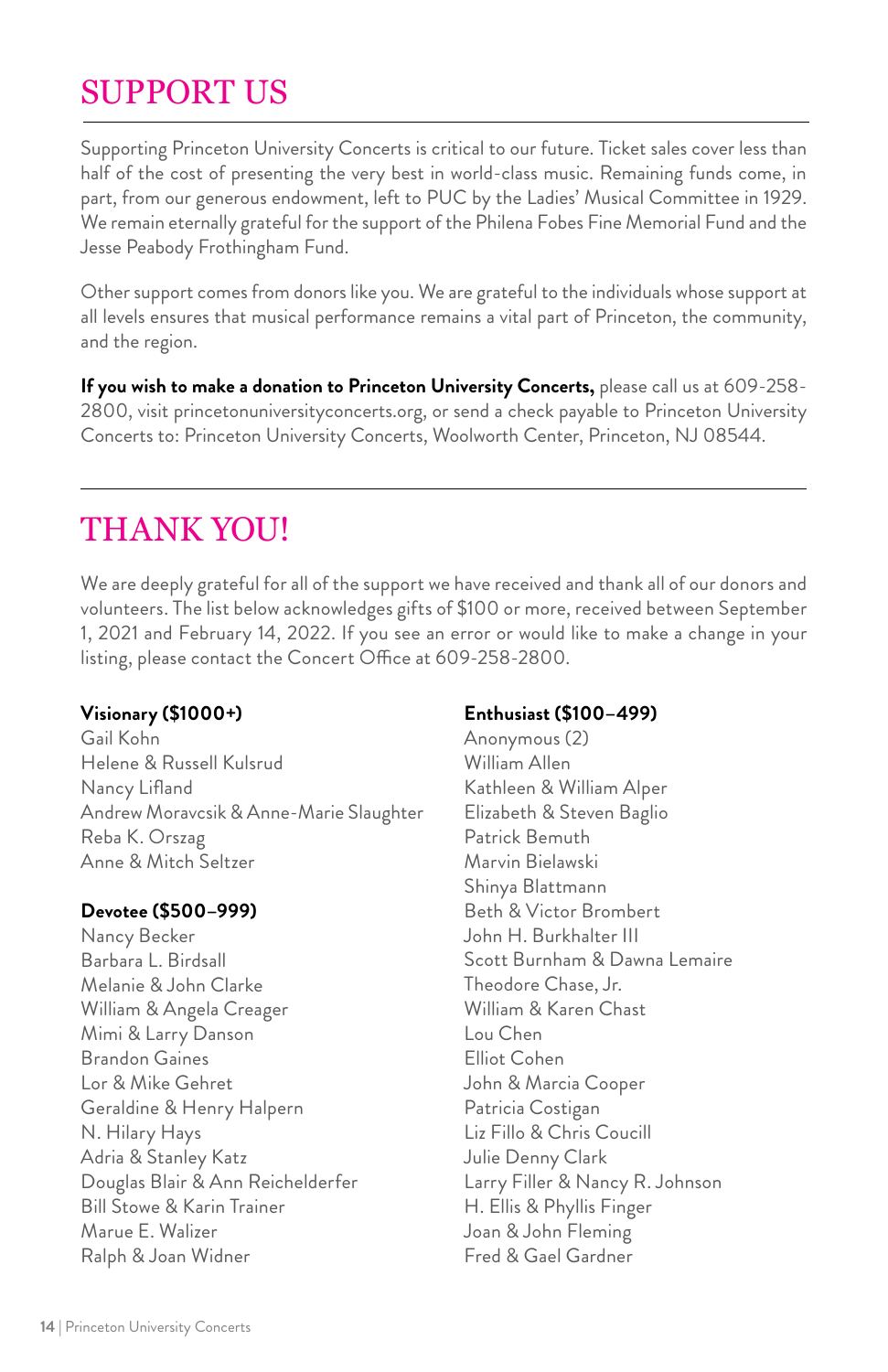Mort & Debbi Gasner Roe Goodman Anita Gordon Barbara E. Greenstein Lilian Grosz Ann Halliday Ruth & András Hámori Aline & Bill Haynes Zaki Hosny Pei Hsiang Susan & Allen Kallor Allen Kassof Norman R. Klath Dick Kraeuter Joan & Harold Kuskin Melissa Lane & Andrew Lovett Paul & Hannah Lansky Marsha Levin-Rojer Celia Lidz Donald Light Bobette & Dan Lister Anya & Andrew Littauer Simon Marchand Edward McClure

Ruth & Bernie Miller Beth Morgan & Steve Lestition Lucy Anne S. Newman Martha Otis Kerry Perretta Robert Phinney Constance W. Hassett & James Richardson Kate Skrebutenas & Paul Rorem Harriette Rubinstein Rachel & John Salapatas Daniel Schwarzkopf Inez & Dick Scribner Jane A Silverman Joseph C. & Alice K. Small Marcia Snowden Rose Soskind Jeanne Stahl Sandra C. Sussman Roberta & Burton Sutker Alec Tsuo & Xiaoman Chen John Wagner Eric Wimmers

# PLANNED GIVING

Planned gifts made to Princeton University Concerts carry on the vision of an extraordinary group of ladies who founded the series. We are grateful to the individuals below who will continue this legacy and will help shape the series' future for years to come. To inquire about planned giving opportunities, or if you have already included Princeton University Concerts in your plans, please contact Marna Seltzer in the Princeton University Concert Office at 609-258-2800.

John H. Burkhalter III Lor & Michael Gehret Thomas & Trudy Jacoby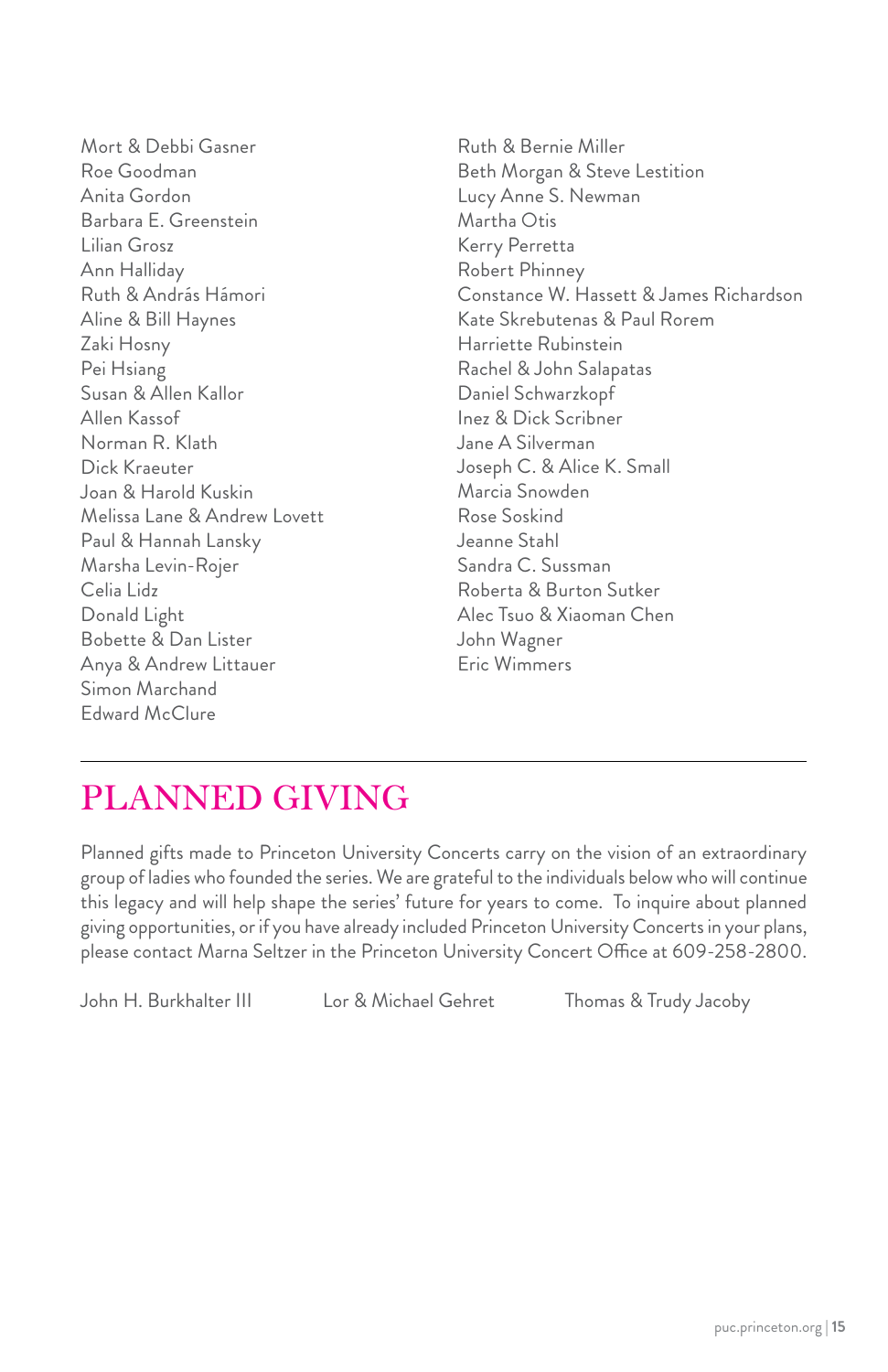### Princeton University Concerts

**Marna Seltzer Director John Burkhalter** Subscription Manager

**Kerry Heimann** Operations & Patron Services Manager

**Dasha Koltunyuk** Marketing & Outreach Manager

**Deborah Rhoades** Accounts Manager

**Tom Uhlein** Graphic Designer

#### 2021–2022 Princeton University Concerts Committee

**Brandon Gaines,** Chair **Nancy Becker Scott Burnham Charlotte Collins Alexandra Day Christine Gage Wendy Heller Dorothea von Moltke Alex Moravcsik '23 Reba Orszag Deborah Prentice Ann Reichelderfer William Stowe**

#### 2021–2022 Student Ambassadors of Princeton University Concerts

**Alexander Moravcsik '23** Chair

#### Campus Support Services

**Nick Robinson** Executive Director

**Kathleen Coughlin** Associate Director Performing Arts Services

**James Allington** Audio Engineer

**Matt Crawford** Theater Operations Technician

**Anne Cutrona** Theater Operations Technician

**Lucien Dowdell** Senior Production Manager

**Matthew Halbert** Theater Operations Technician

**Lindsay Hanson** Artist Services Manager

**Mary Kemler** Senior Manager & Ticketing System **Administrator** 

**Sharon Maselli** Audience Services Manager

**Bill Pierce** Theater Operations Technician

**James Taylor** Assistant Director of Service & Operations

Presenting the world's leading classical musicians at Princeton University since 1894, Princeton University Concerts aims to enrich the lives of the widest possible audience. We are grateful to **Wendy Heller**, Chair and Scheide Professor of Music History, and the **Department of Music** for its partnership in and support of this vision. For more information about the Department and its vibrant student and faculty led programming, please visit **music.princeton.edu.**